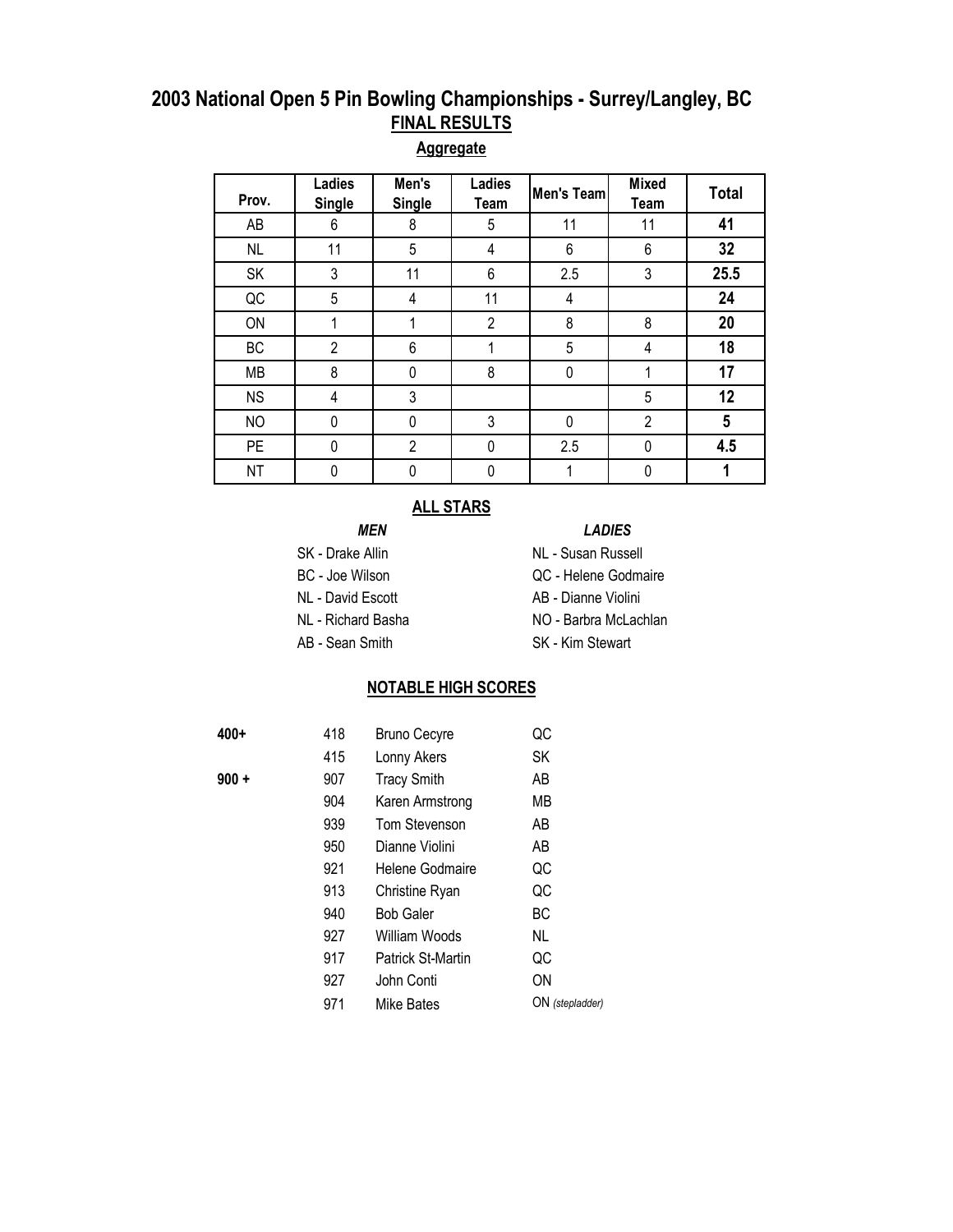## *HIGH SCORES*

|                 | <b>Individual High Single</b>   |                            |
|-----------------|---------------------------------|----------------------------|
| Ladies Single   | 390                             | NL - Susan Russell         |
| Men's Single    | 385                             | <b>BC</b> - Joe Kranabette |
| Ladies Team     | 395                             | NO - Barbra McLach         |
| Men's Team      | 418                             | QC - Bruno Cecyre          |
| Mixed Team Lady | 362                             | SK - Pauline Lorenz        |
| Mixed Team Man  | 415                             | SK - Lonny Akers           |
|                 | <b>Individual High Triple</b>   |                            |
| Ladies Single   | 907                             | AB - Tracy Smith           |
| Men's Single    | 939                             | AB - Tom Stevensor         |
| Ladies Team     | 950                             | AB - Dianne Violini        |
| Men's Team      | 940                             | BC - Bob Galer             |
| Mixed Team Lady | 847                             | NO - Marie Clouthier       |
| Mixed Team Man  | 927                             | ON - John Conti            |
|                 | <b>Individual High Four</b>     |                            |
| Ladies Single   | 1181                            | AB - Tracy Smith           |
| Men's Single    | 1211                            | <b>BC</b> - Joe Kranabette |
| Ladies Team     | 1171                            | NO - Barbra McLach         |
| Men's Team      | 1220                            | QC - Patrick St-Mart       |
| Mixed Team Lady | 1124                            | MB - Lori Chaikowsk        |
| Mixed Team Man  | 1252                            | NL - Richard Basha         |
|                 | <b>Individual High Five</b>     |                            |
| Ladies Single   | 1464                            | NS - Theressa Atkin        |
| Men's Single    | 1509                            | AB - Tom Stevensor         |
| Ladies Team     | 1421                            | AB - Dianne Violini        |
| Men's Team      | 1510                            | BC - Joe Kranabette        |
| Mixed Team Lady | 1398                            | ON - Julie Tuck            |
| Mixed Team Man  | 1504                            | NL - Richard Basha         |
|                 | <b>Individual High Six</b>      |                            |
| Ladies Team     | 1681                            | AB - Dianne Violini        |
| Men's Team      | 1804                            | BC - Joe Wilson            |
| Mixed Team Lady | 1556                            | ON - Julie Tuck            |
| Mixed Team Man  | 1765                            | ON - John Conti            |
|                 | <b>Individual High Fifteen</b>  |                            |
| Ladies Single   | 4059                            | NL - Susan Russell         |
| Men's Single    | 4208                            | AB - Tom Stevensor         |
|                 | <b>Individual High Eighteen</b> |                            |
| Ladies Team     | 4783                            | QC - Helene Godma          |
| Men's Team      | 4682                            | BC - Joe Wilson            |
| Mixed Team Lady | 4022                            | NL - Tracy Pardy           |
| Mixed Team Man  | 4816                            | NL - Richard Basha         |
|                 |                                 |                            |

| Ladies Single                | 390                             | NL - Susan Russell          | Ladies | 1454                      | Quebec        |
|------------------------------|---------------------------------|-----------------------------|--------|---------------------------|---------------|
| Men's Single                 | 385                             | <b>BC</b> - Joe Kranabetter | Men    | 1468                      | Alberta/Newfo |
| Ladies Team                  | 395                             | NO - Barbra McLachlan       | Mixed  | 1405                      | Ontario       |
| Men's Team                   | 418                             | QC - Bruno Cecyre           |        | <b>Team High Triple</b>   |               |
| Mixed Team Lady              | 362                             | SK - Pauline Lorenz         | Ladies | 4017                      | Alberta       |
| Mixed Team Man               | 415                             | SK - Lonny Akers            | Men    | 4134                      | Newfoundland  |
|                              | <b>Individual High Triple</b>   |                             | Mixed  | 3942                      | Newfoundland  |
| Ladies Single                | 907                             | AB - Tracy Smith            |        | <b>Team High Four</b>     |               |
| Men's Single                 | 939                             | AB - Tom Stevenson          | Ladies | 5158                      | Quebec        |
| Ladies Team                  | 950                             | AB - Dianne Violini         | Men    | 5337                      | Newfoundland  |
| Men's Team                   | 940                             | BC - Bob Galer              | Mixed  | 5206                      | Newfoundland  |
| Mixed Team Lady              | 847                             | NO - Marie Clouthier        |        | <b>Team High Five</b>     |               |
| Mixed Team Man               | 927                             | ON - John Conti             | Ladies | 6304                      | Quebec        |
|                              | <b>Individual High Four</b>     |                             | Men    | 6598                      | Newfoundland  |
| Ladies Single                | 1181                            | AB - Tracy Smith            | Mixed  | 6443                      | Newfoundland  |
| Men's Single                 | 1211                            | <b>BC</b> - Joe Kranabetter |        | <b>Team High Six</b>      |               |
| Ladies Team                  | 1171                            | NO - Barbra McLachlan       | Ladies | 7536                      | Quebec        |
| Men's Team                   | 1220                            | QC - Patrick St-Martin      | Men    | 7936                      | Newfoundland  |
| Mixed Team Lady              | 1124                            | MB - Lori Chaikowski        | Mixed  | 7588                      | Ontario       |
| Mixed Team Man               | 1252                            | NL - Richard Basha          |        | <b>Team High Eighteen</b> |               |
|                              | <b>Individual High Five</b>     |                             | Ladies | 21896                     | Manitoba      |
| Ladies Single                | 1464                            | NS - Theressa Atkinson      | Men    | 23118                     | Alberta       |
| Men's Single                 | 1509                            | AB - Tom Stevenson          | Mixed  | 21764                     | Ontario       |
| Ladies Team                  | 1421                            | AB - Dianne Violini         |        |                           |               |
| Men's Team                   | 1510                            | <b>BC</b> - Joe Kranabetter |        |                           |               |
| Mixed Team Lady              | 1398                            | ON - Julie Tuck             |        |                           |               |
| Mixed Team Man               | 1504                            | NL - Richard Basha          |        |                           |               |
|                              | <b>Individual High Six</b>      |                             |        |                           |               |
| Ladies Team                  | 1681                            | AB - Dianne Violini         |        |                           |               |
| Men's Team                   | 1804                            | BC - Joe Wilson             |        |                           |               |
| Mixed Team Lady              | 1556                            | ON - Julie Tuck             |        |                           |               |
| Mixed Team Man               | 1765                            | ON - John Conti             |        |                           |               |
|                              | <b>Individual High Fifteen</b>  |                             |        |                           |               |
| Ladies Single                | 4059                            | NL - Susan Russell          |        |                           |               |
| Men's Single                 | 4208                            | AB - Tom Stevenson          |        |                           |               |
|                              | <b>Individual High Eighteen</b> |                             |        |                           |               |
| Ladies Team                  | 4783                            | QC - Helene Godmaire        |        |                           |               |
| Men's Team                   | 4682                            | BC - Joe Wilson             |        |                           |               |
| Mixed Team Lady              | 4022                            | NL - Tracy Pardy            |        |                           |               |
| $M_{total}$ Tannel $M_{out}$ | 404C                            | All Diskord Dooks           |        |                           |               |

|                 | <b>Individual High Single</b> |                        |        | <b>Team High Single</b>   |                      |
|-----------------|-------------------------------|------------------------|--------|---------------------------|----------------------|
| Ladies Single   | 390                           | NL - Susan Russell     | Ladies | 1454                      | Quebec               |
| Men's Single    | 385                           | BC - Joe Kranabetter   | Men    | 1468                      | Alberta/Newfoundland |
| Ladies Team     | 395                           | NO - Barbra McLachlan  | Mixed  | 1405                      | Ontario              |
| Men's Team      | 418                           | QC - Bruno Cecyre      |        | <b>Team High Triple</b>   |                      |
| Mixed Team Lady | 362                           | SK - Pauline Lorenz    | Ladies | 4017                      | Alberta              |
| Mixed Team Man  | 415                           | SK - Lonny Akers       | Men    | 4134                      | Newfoundland         |
|                 | <b>Individual High Triple</b> |                        | Mixed  | 3942                      | Newfoundland         |
| Ladies Single   | 907                           | AB - Tracy Smith       |        | <b>Team High Four</b>     |                      |
| Men's Single    | 939                           | AB - Tom Stevenson     | Ladies | 5158                      | Quebec               |
| Ladies Team     | 950                           | AB - Dianne Violini    | Men    | 5337                      | Newfoundland         |
| Men's Team      | 940                           | BC - Bob Galer         | Mixed  | 5206                      | Newfoundland         |
| Mixed Team Lady | 847                           | NO - Marie Clouthier   |        | <b>Team High Five</b>     |                      |
| Mixed Team Man  | 927                           | ON - John Conti        | Ladies | 6304                      | Quebec               |
|                 | <b>Individual High Four</b>   |                        | Men    | 6598                      | Newfoundland         |
| Ladies Single   | 1181                          | AB - Tracy Smith       | Mixed  | 6443                      | Newfoundland         |
| Men's Single    | 1211                          | BC - Joe Kranabetter   |        | <b>Team High Six</b>      |                      |
| Ladies Team     | 1171                          | NO - Barbra McLachlan  | Ladies | 7536                      | Quebec               |
| Men's Team      | 1220                          | QC - Patrick St-Martin | Men    | 7936                      | Newfoundland         |
| Mixed Team Lady | 1124                          | MB - Lori Chaikowski   | Mixed  | 7588                      | Ontario              |
| Mixed Team Man  | 1252                          | NL - Richard Basha     |        | <b>Team High Eighteen</b> |                      |
|                 | <b>Individual High Five</b>   |                        | Ladies | 21896                     | Manitoba             |
| Ladies Single   | 1464                          | NS - Theressa Atkinson | Men    | 23118                     | Alberta              |
| Men's Single    | 1509                          | AB - Tom Stevenson     | Mixed  | 21764                     | Ontario              |
|                 |                               |                        |        |                           |                      |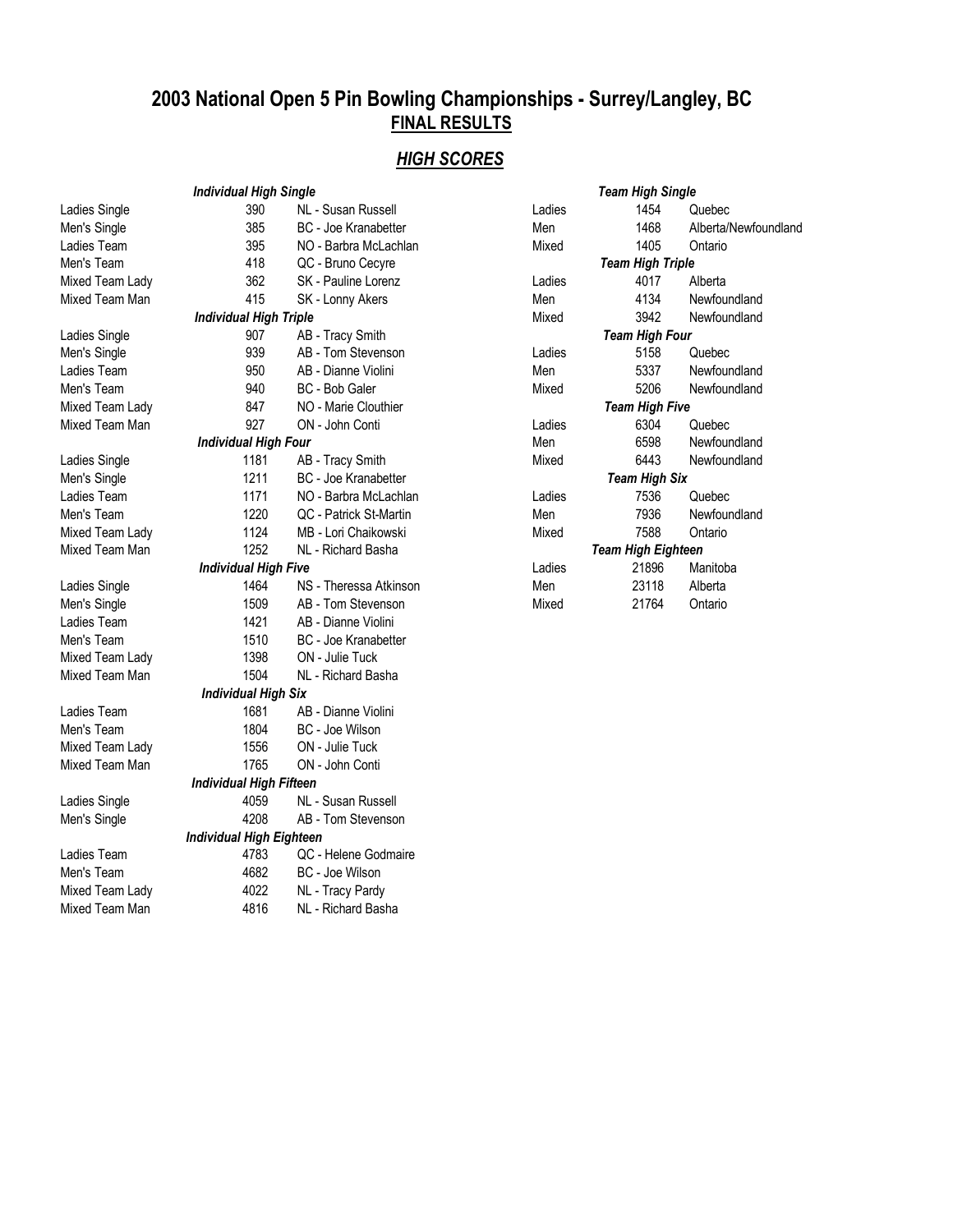## **SINGLES QUALIFYING** *(15 games)*

| Ladies |           |                    | <b>Pinfall</b> | <b>MEN</b> |           |                        | <b>Pinfall</b> |
|--------|-----------|--------------------|----------------|------------|-----------|------------------------|----------------|
| 1st    | NL.       | Susan Russell      |                | 1st        | AB        | Tom Stevenson          |                |
| 2nd    | AB        | <b>Tracy Smith</b> |                | 2nd        | BC        | Joe Kranabetter        |                |
| 3rd    | МB        | Karen Armstrong    |                | 3rd        | NL        | <b>Robert Williams</b> |                |
| 4th    | <b>NS</b> | Theressa Atkinson  |                | 4th        | <b>SK</b> | Drake Allin            |                |
| 5th    | QC        | Helene Godmaire    |                | 5th        | QC        | Jean-Francois Danis    |                |
| 6th    |           |                    |                | 6th        |           |                        |                |
| 7th    |           |                    |                | 7th        |           |                        |                |
| 8th    |           |                    |                | 8th        |           |                        |                |
| 9th    |           |                    |                | 9th        |           |                        |                |
| 10th   |           |                    |                | 10th       |           |                        |                |
| 11th   |           |                    |                | 11th       |           |                        |                |

| <b>STEPLADDER - LADIES</b>                         |                               |                           | <b>NL</b><br>Susan Russell    |
|----------------------------------------------------|-------------------------------|---------------------------|-------------------------------|
|                                                    |                               | AB                        | 388<br>326<br>Karen Armstrong |
|                                                    |                               | 269<br><b>Tracy Smith</b> |                               |
|                                                    | MВ                            | Karen Armstrong<br>280    |                               |
|                                                    | Karen Armstrong 228           |                           |                               |
| <b>NS</b>                                          | Helene Godmaire 226           |                           |                               |
| Theressa Atkinson 248<br>Helene Godmaire 267<br>QC |                               | <b>GOLD</b>               | <b>NL - Susan Russell</b>     |
| <b>STEPLADDER - MEN</b>                            |                               |                           | AB                            |
|                                                    |                               |                           | <b>Tom Stevenson</b><br>238   |
|                                                    |                               | BC                        | Drake Allin<br>249            |
|                                                    |                               | Joe Kranabetter<br>243    |                               |
|                                                    | <b>NL</b>                     | Drake Allin<br>270        |                               |
|                                                    | 239<br><b>Robert Williams</b> |                           |                               |
| <b>SK</b>                                          | Drake Allin<br>271            |                           |                               |

**GOLD**

**SK - Drake Allin**

 $\overline{\phantom{0}}$ 

NL Drake Allin 280 Jean-Francois Danis 236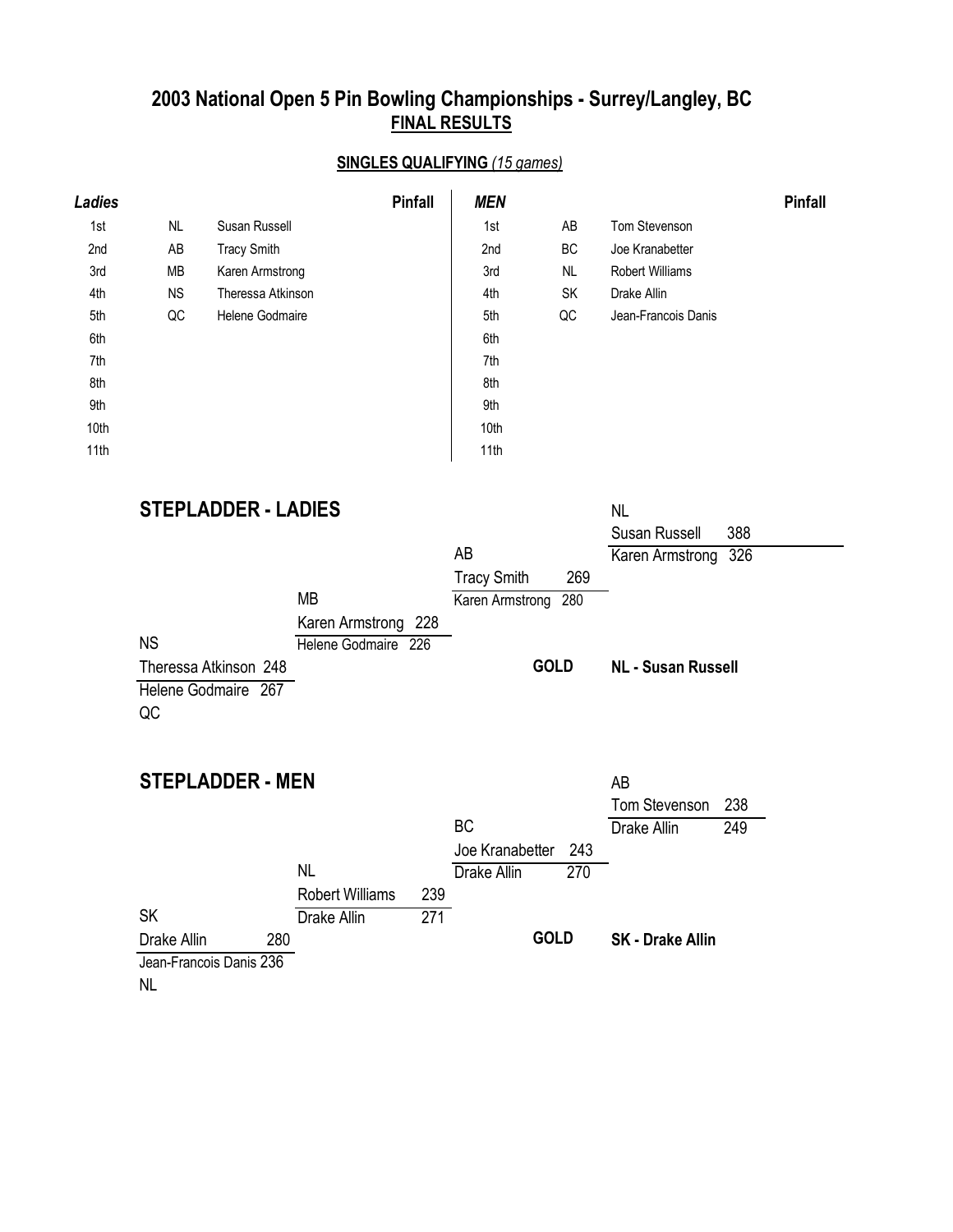### **TEAM STEPLADDERS**

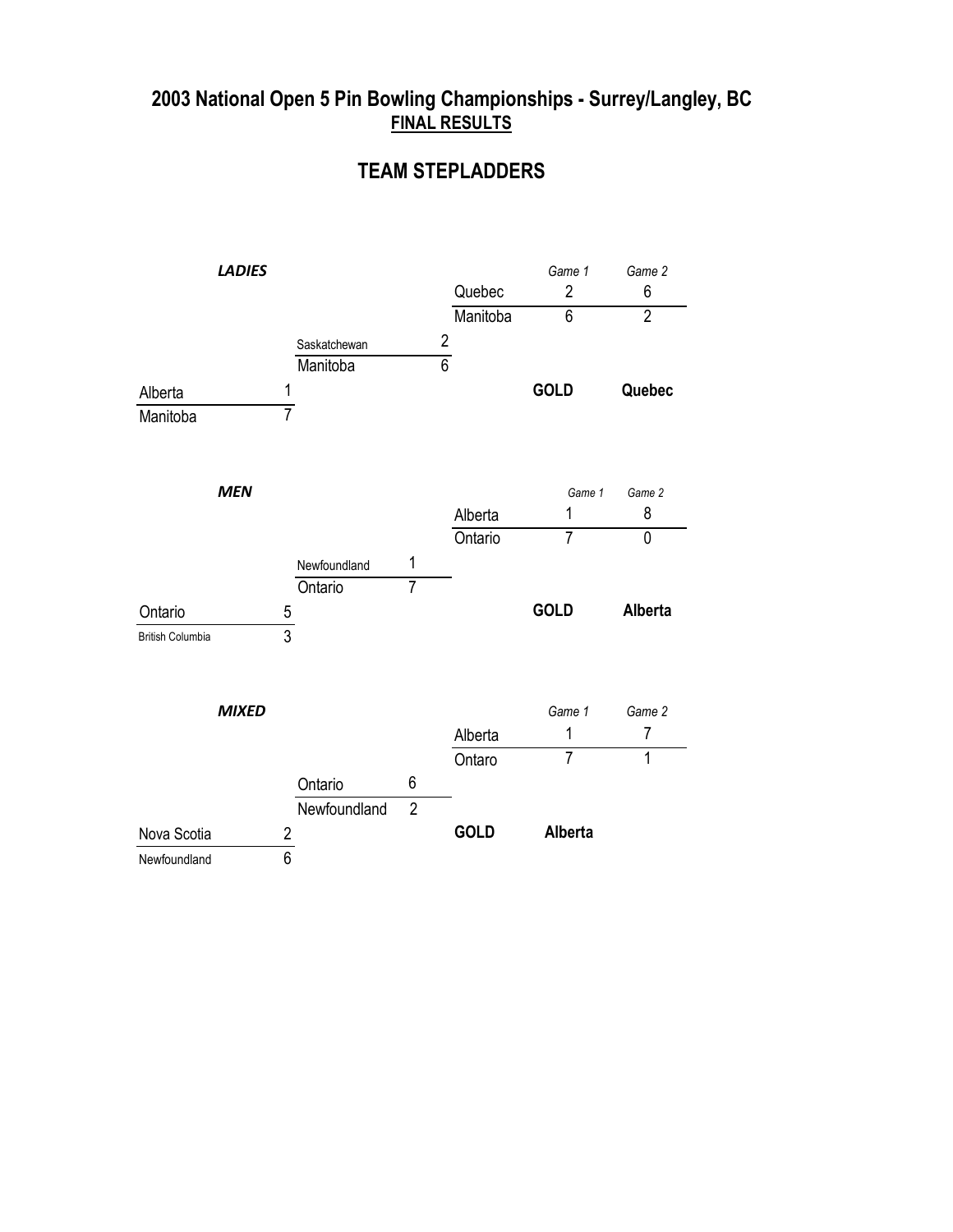|                         |       | <b>Qualifying Round -</b>                                   |                                                                                                                                                         | <b>LADIES TEAMS</b>                        | <b>Points</b>                                                 |                                |                |       |
|-------------------------|-------|-------------------------------------------------------------|---------------------------------------------------------------------------------------------------------------------------------------------------------|--------------------------------------------|---------------------------------------------------------------|--------------------------------|----------------|-------|
|                         |       | 1st<br>2nd<br>3rd<br>4th<br>5th<br>6th<br>7th<br>8th<br>9th | Quebec<br>Saskatchewan<br>Alberta<br>Manitoba<br>Newfoundland<br>Northern Ontario<br>Ontario<br><b>British Columbia</b><br><b>Northwest Territories</b> |                                            | 107.5<br>95<br>87.5<br>87<br>70.5<br>66.5<br>62<br>51.5<br>47 |                                |                |       |
|                         |       | 10th                                                        | Prince Edward Island                                                                                                                                    |                                            | 45.5                                                          |                                |                |       |
| <b>GOLD - QUEBEC</b>    |       | *                                                           | <b>SILVER - MANITOBA</b>                                                                                                                                |                                            | *                                                             | <b>BRONZE - SASKATCHEWAN *</b> |                |       |
| <b>Helene Godmaire</b>  |       | 264.2                                                       | Karen Armstrong                                                                                                                                         |                                            | 253.2                                                         | Ann Johnstone                  |                | 245.8 |
| <b>Isabelle Savard</b>  |       | 242.9                                                       | Holly Chaikowski                                                                                                                                        |                                            | 218.9                                                         | Kim Stewart                    |                | 251.0 |
| Christine Ryan          |       | 246.6                                                       | Lori O'Sullivan                                                                                                                                         |                                            | 244.8                                                         | <b>Delise Fathers</b>          |                | 248.1 |
| Julie Lachance          |       | 239.0                                                       | Karen Born                                                                                                                                              |                                            | 248.2                                                         | Valerie Hodges                 |                | 220.8 |
| Natalie Trudel          |       | 238.1                                                       | Chris Monchak                                                                                                                                           |                                            | 248.9                                                         | Linda Bereti                   |                | 251.4 |
| Lucie St-Gelais         |       | 207.6                                                       | <b>Barb Kowalchuk</b>                                                                                                                                   |                                            | 241.1                                                         | <b>Shelley Baer</b>            |                | 222.8 |
| Gaetan Cote (Coach)     |       |                                                             | Dylis Turner (Coach)                                                                                                                                    |                                            |                                                               | Wende Fisher (Coach)           |                |       |
|                         |       |                                                             |                                                                                                                                                         | *Averages include stepladder games         |                                                               |                                |                |       |
| 4th                     |       |                                                             | 5th                                                                                                                                                     |                                            | 6th                                                           | 7th                            |                |       |
| ALBERTA *               |       |                                                             | <b>NEWFOUNDLAND</b>                                                                                                                                     |                                            | <b>NORTHERN ONTARIO</b>                                       |                                | <b>ONTARIO</b> |       |
| Dianne Violini          | 257.4 | Bev Dowden                                                  | 232.9                                                                                                                                                   | Barbra McLachlan                           | 252.4                                                         | Connie Ward                    | 249.6          |       |
| Michele Cavanagh        | 234.1 | Susan Russell                                               | 246.3                                                                                                                                                   | Sue Lacroix                                | 230.4                                                         | <b>Brenda Campbell</b>         | 231.7          |       |
| Kara Kurtz              | 239.8 | Nancy Crocker                                               | 225.0                                                                                                                                                   | Doris Kirkey                               | 233.0                                                         | Stephanie Hillmer              | 233.3          |       |
| Penny Noble             | 231.3 | Wendy McCrindle                                             | 217.2                                                                                                                                                   | Yvette MacLellan                           | 209.3                                                         | Sandy Lyons                    | 208.9          |       |
| Bobbi Sisko             | 230.9 | Gillian Russell                                             | 220.6                                                                                                                                                   | Donna Stevens                              | 218.3                                                         | Nicole Bedell                  | 242.7          |       |
| Colleen Gleed           | 218.1 | Sharon Walsh                                                | 215.7                                                                                                                                                   | Maureen McKay-Horner                       | 207.6                                                         | <b>Kelly Martin</b>            | 240.1          |       |
| Jack Smeed (Coach)      |       | James Bursey (Coach)                                        |                                                                                                                                                         | Roger Cardinal (Coach)                     |                                                               | Norm Macdonald (Coach)         |                |       |
| 8th                     |       |                                                             | 9th                                                                                                                                                     |                                            | 10th                                                          |                                |                |       |
| <b>BRITISH COLUMBIA</b> |       |                                                             |                                                                                                                                                         | NORTHWEST TERRITORIES PRINCE EDWARD ISLAND |                                                               |                                |                |       |
| Kim Chadwick            | 230.5 | Debbie Euchner                                              |                                                                                                                                                         | Sylvia Cole                                | 201.5                                                         |                                |                |       |
| Leigh Anne Paull        | 203.6 | Kim Bailey                                                  |                                                                                                                                                         | Jackiek MacKinnon                          | 203.9                                                         |                                |                |       |
| Chris Foster            | 212.8 | Crystal Craig                                               |                                                                                                                                                         | Kathy Taylor                               | 223.0                                                         |                                |                |       |
| Anita Swanson           | 236.4 | Lorraine Gagnon                                             |                                                                                                                                                         | <b>Sherry Doucette</b>                     | 221.5                                                         |                                |                |       |
| Debbie Janzen           | 186.4 | Lila Belanger                                               |                                                                                                                                                         | Mim MacInnis                               | 206.7                                                         |                                |                |       |
| Janelle Wahlund         | 227.4 | Paulette West                                               |                                                                                                                                                         | Gerri-Lynne Henderson                      | 203.6                                                         |                                |                |       |
| Ed Stepki (Coach)       |       | Mike Penkala                                                |                                                                                                                                                         | Gerard Arbing (Coach)                      |                                                               |                                |                |       |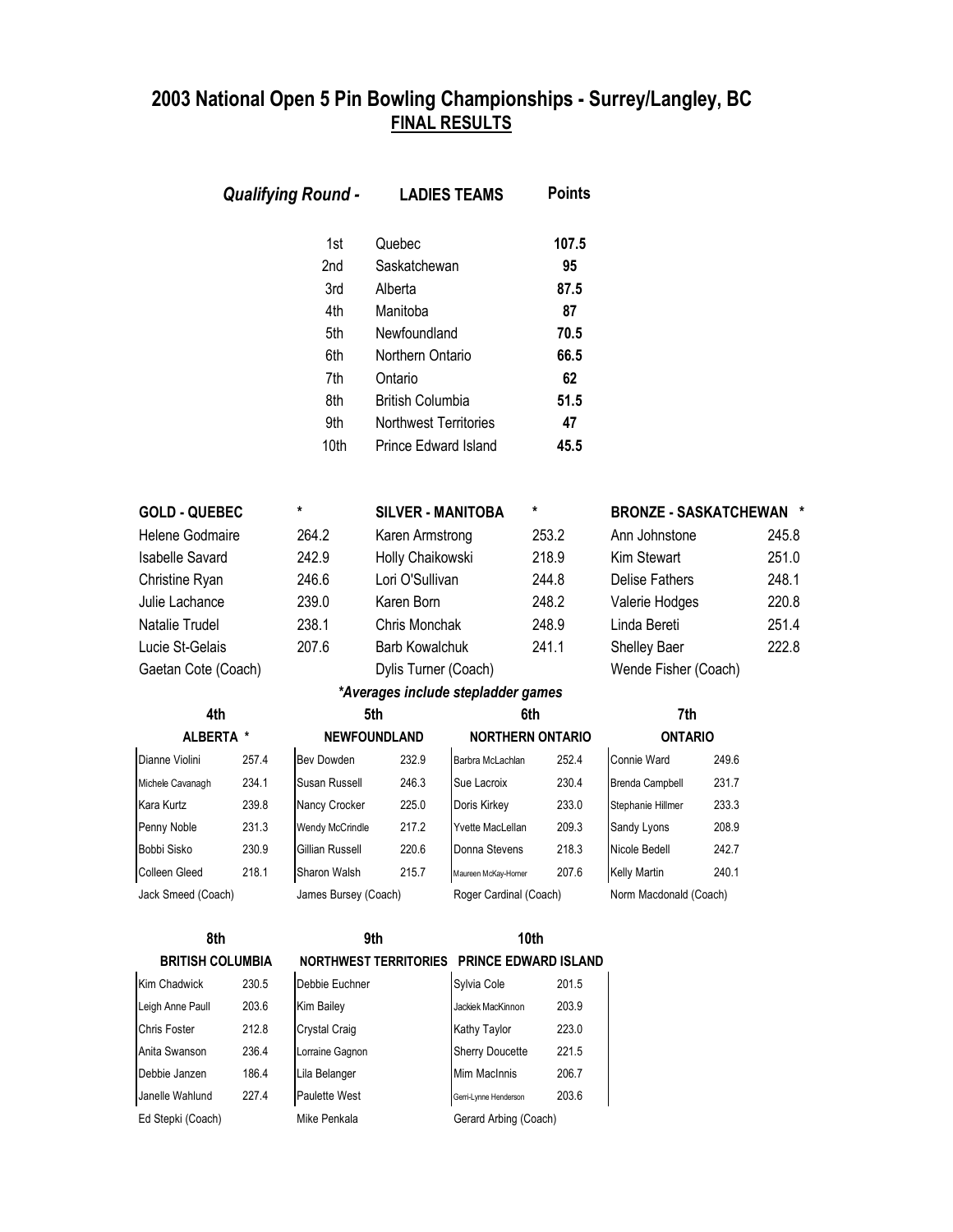|                              |       | <b>Qualifying Round -</b>                                           |                                                                                                                                                                                 | <b>MEN'S TEAMS</b>    | <b>Points</b>                                                         |                                |                      |       |
|------------------------------|-------|---------------------------------------------------------------------|---------------------------------------------------------------------------------------------------------------------------------------------------------------------------------|-----------------------|-----------------------------------------------------------------------|--------------------------------|----------------------|-------|
|                              |       | 1st<br>2nd<br>3rd<br>4th<br>5th<br>6th<br>7th<br>8th<br>9th<br>10th | Alberta<br>Newfoundland<br>Ontario<br><b>British Columbia</b><br>Quebec<br>Saskatchewan<br>Prince Edward Island<br><b>Northwest Territories</b><br>Manitoba<br>Northern Ontario |                       | 103<br>85.5<br>79.5<br>77<br>71.5<br>63.5<br>63.5<br>63<br>62.5<br>51 |                                |                      |       |
| <b>GOLD - ALBERTA</b>        |       | *                                                                   | <b>SILVER - ONTARIO</b>                                                                                                                                                         |                       | $\pmb{\ast}$                                                          | <b>BRONZE - NEWFOUNDLAND *</b> |                      |       |
| Mark Jackson                 |       | 265.7                                                               | Jeff Canham                                                                                                                                                                     |                       | 256.6                                                                 | Lee Escott                     |                      | 245.6 |
| Jim Norkus                   |       | 261.3                                                               | <b>Geoff Stevens</b>                                                                                                                                                            |                       | 246.1                                                                 | David Hann                     |                      | 249.0 |
| Mark Johnstone               |       | 246.6                                                               | Shawn MacCormack                                                                                                                                                                |                       | 242.6                                                                 | David Escott                   |                      | 267.6 |
| Cassey Campbell              |       | 266.1                                                               | Steve Barker                                                                                                                                                                    |                       | 260.5                                                                 | <b>Chris Harris</b>            |                      | 249.9 |
| Sean Smith                   |       | 264.0                                                               | Mike Rowe                                                                                                                                                                       |                       | 241.8                                                                 | Stephen Browne                 |                      | 253.3 |
| Darrell Bradley              |       | 244.8                                                               | Jeff Mackey                                                                                                                                                                     |                       | 252.5                                                                 | William Woods                  |                      | 254.1 |
| Don MacIver (Coach)          |       |                                                                     | Russ Stewart (Coach)                                                                                                                                                            |                       |                                                                       | Baxter Vincent (Coach)         |                      |       |
|                              |       |                                                                     | *Averages include stepladder games                                                                                                                                              |                       |                                                                       |                                |                      |       |
| 4th                          |       |                                                                     | 5th                                                                                                                                                                             |                       | 6th                                                                   | 7th                            |                      |       |
| <b>BRITISH COLUMBIA *</b>    |       |                                                                     | <b>QUEBEC</b>                                                                                                                                                                   |                       | <b>SASKATCHEWAN</b>                                                   |                                | PRINCE EDWARD ISLAND |       |
| Joe Wilson                   | 270.3 | Jean-Francois Danis                                                 | 252.8                                                                                                                                                                           | Don Salmond           | 249.7                                                                 | Randy Diamond                  | 239.5                |       |
| <b>Bob Galer</b>             | 256.0 | <b>Bruno Cecyre</b>                                                 | 254.4                                                                                                                                                                           | John Medforth         | 229.9                                                                 | Dave Moase                     | 236.9                |       |
| Dick Borgenstrom             | 247.1 | Mike Squires                                                        | 260.5                                                                                                                                                                           | Mike Bergquist        | 223.1                                                                 | Dave Livingston                | 240.9                |       |
| Dennis Eby                   | 230.8 | Roch Duguay                                                         | 235.1                                                                                                                                                                           | <b>Bob Medforth</b>   | 237.8                                                                 | Jeremy Sudsbury                | 243.8                |       |
| Ed Nakamoto                  | 227.8 | Patrick Leduc                                                       | 218.6                                                                                                                                                                           | Garth Bauer           | 246.7                                                                 | <b>Trevor Mayne</b>            | 214.0                |       |
| Bob Oughton                  | 192.3 | Patrick St-Martin                                                   | 263.1                                                                                                                                                                           | Calvin Shaw           | 236.6                                                                 | <b>Bill Giggey</b>             | 215.6                |       |
| Armando Andreoli (Coach)     |       | Pit Plante (Coach)                                                  |                                                                                                                                                                                 | Dennis Brooks (Coach) |                                                                       | Karen White (White)            |                      |       |
| 8th                          |       |                                                                     | 9th                                                                                                                                                                             |                       | 10th                                                                  |                                |                      |       |
| <b>NORTHWEST TERRITORIES</b> |       |                                                                     | <b>MANITOBA</b>                                                                                                                                                                 |                       | <b>NORTHERN ONTARIO</b>                                               |                                |                      |       |
| Jeff Brockway                | 235.0 | Randy McFarlane                                                     | 231.7                                                                                                                                                                           | John Burla            | 223.8                                                                 |                                |                      |       |
| Ernie Constant               | 212.6 | Ron Scherr                                                          | 236.4                                                                                                                                                                           | Darren Bailey         | 255.4                                                                 |                                |                      |       |
| Marcel Bouchard              | 252.8 | Kevin Fisher                                                        | 228.8                                                                                                                                                                           | Stewart Laughton      | 252.4                                                                 |                                |                      |       |
| Rick O'Brien                 | 230.8 | <b>Bob Grieder</b>                                                  | 258.2                                                                                                                                                                           | David Ford            | 237.2                                                                 |                                |                      |       |
| Cole Bouchard                | 240.5 | Dave Mansell                                                        | 241.2                                                                                                                                                                           | John DeGrazia         | 223.2                                                                 |                                |                      |       |
| Michael Bird                 | 204.3 | Ken Wilson                                                          | 249.3                                                                                                                                                                           | Richard Peltola       | 226.4                                                                 |                                |                      |       |
| Steve O'Hara (Coach)         |       | Bob Wilson (Coach)                                                  |                                                                                                                                                                                 | David Burla (Coach)   |                                                                       |                                |                      |       |